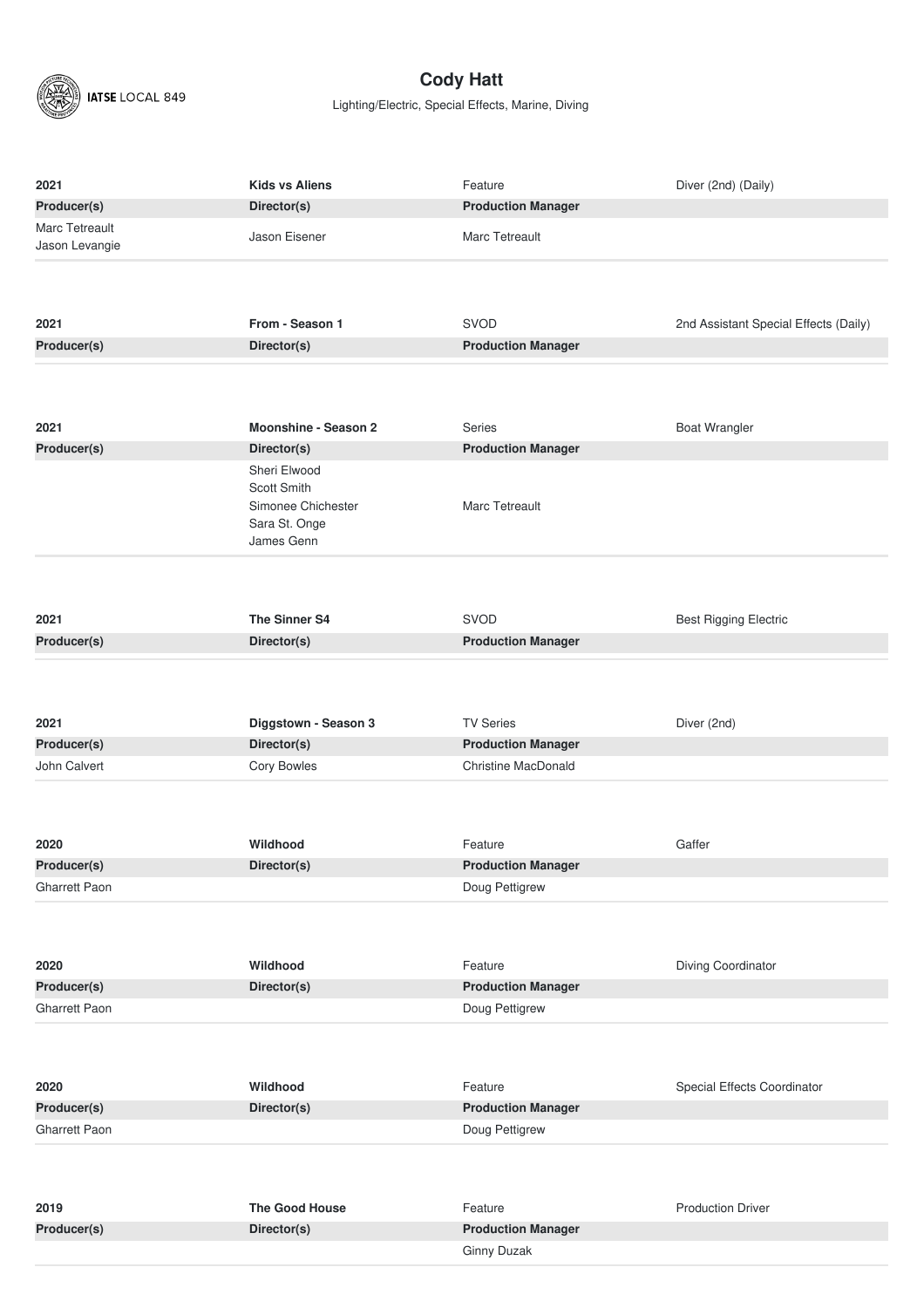$\mathbb{R}$ ) iatse local 849

## **Cody Hatt**

Lighting/Electric, Special Effects, Marine, Diving

| 2018                                        | <b>Stage Mother</b>                                                                                                                        | <b>MOW</b>                | 3rd Electric            |
|---------------------------------------------|--------------------------------------------------------------------------------------------------------------------------------------------|---------------------------|-------------------------|
| Producer(s)                                 | Director(s)                                                                                                                                | <b>Production Manager</b> |                         |
|                                             |                                                                                                                                            |                           |                         |
| 2018                                        | The Lighthouse                                                                                                                             | Feature                   | Diving Supervisor (1st) |
| Producer(s)                                 | Director(s)                                                                                                                                | <b>Production Manager</b> |                         |
|                                             |                                                                                                                                            |                           |                         |
| 2017                                        | Polaroid                                                                                                                                   | Feature                   | 3rd Electric (Daily)    |
| Producer(s)                                 | Director(s)                                                                                                                                | <b>Production Manager</b> |                         |
| Michael Mahoney                             | Greg Edmunds<br><b>Bruce Zwicker</b><br>Luke Freeman                                                                                       | Valerie Halman            |                         |
|                                             |                                                                                                                                            |                           |                         |
| 2016                                        | Pure Season 1                                                                                                                              | <b>TV Series</b>          | 3rd Electric            |
| Producer(s)                                 | Director(s)                                                                                                                                | <b>Production Manager</b> |                         |
| 2016                                        | Sea Change                                                                                                                                 | <b>MOW</b>                | 3rd Electric            |
| Producer(s)                                 | Director(s)                                                                                                                                | <b>Production Manager</b> |                         |
|                                             |                                                                                                                                            |                           |                         |
| 2016                                        | The Mist Season 1                                                                                                                          | <b>TV Series</b>          | 3rd Electric            |
| Producer(s)                                 | Director(s)                                                                                                                                | <b>Production Manager</b> |                         |
| 2015                                        | Mr. D Season 5                                                                                                                             | Series                    | 3rd Electric            |
| Producer(s)                                 | Director(s)                                                                                                                                | <b>Production Manager</b> |                         |
| Georgina Neville                            | Keith Samples (Blocks 1 & 3)<br>Jacob Tierney (Block 2)<br>Stephen Reynolds (Block 6)<br>Steve Wright (Block 4)<br>Jason Shipley (Block 5) | Shauna Hatt               |                         |
| 2015                                        | <b>The Healer</b>                                                                                                                          | Feature                   | 3rd Electric (Daily)    |
| Producer(s)                                 | Director(s)                                                                                                                                | <b>Production Manager</b> |                         |
| Enrique Posner<br>Paco Arango<br>Mike Volpe | Paco Arango                                                                                                                                | Linda Ambury              |                         |